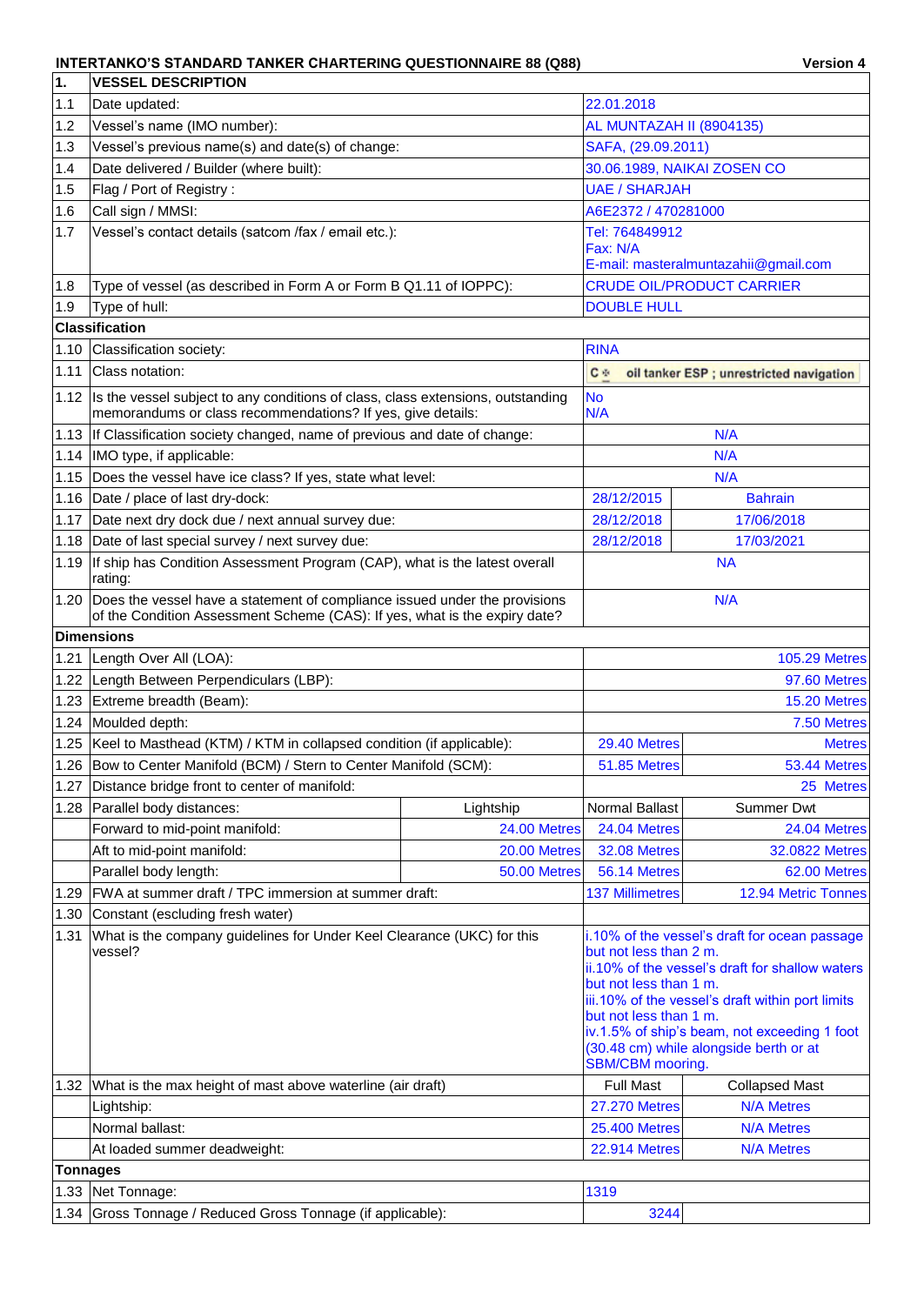|      | 1.35 Suez Canal Tonnage - Gross (SCGT) / Net (SCNT): | N/A<br>N/A                                                                                                                                                                                                              |
|------|------------------------------------------------------|-------------------------------------------------------------------------------------------------------------------------------------------------------------------------------------------------------------------------|
|      | 1.36 Panama Canal Net Tonnage (PCNT):                | N/A                                                                                                                                                                                                                     |
|      | Ownership and Operation                              |                                                                                                                                                                                                                         |
|      | 1.37 Registered owner - Full style:                  | OIL MARKETING & TRADING<br><b>INTERNATIONAL LLC</b>                                                                                                                                                                     |
| 1.38 | Technical operator - Full style:                     | <b>ECONAV S.A.</b><br>6, SKOUZE STREET.<br>18536, PIRAEUS, GREECE<br>TEL: +30 210 4295500<br>FAX: +30 210 4295511<br>Email: econav@econav.co                                                                            |
| 1.39 | Commercial operator - Full style:                    | Oil Marketing & Trading International FZC<br>Suite 14, Fujairah Free Zone, P.O. Box 5170,<br>U.A.E<br>Tel: +971 9 2281201<br>Fax: +971 9 2281202<br>Email: operations@oil-marketing.com or<br>bunkers@oil-marketing.com |
| 1.40 | Disponent owner - Full style:                        | N/A                                                                                                                                                                                                                     |

| 2.   | <b>CERTIFICATION</b>                                                                                                                  | <b>Issued</b> | <b>Last Annual</b><br>or Intermediate | <b>Expires</b> |  |
|------|---------------------------------------------------------------------------------------------------------------------------------------|---------------|---------------------------------------|----------------|--|
| 2.1  | Safety Equipment Certificate:                                                                                                         | 12.10.2017    |                                       | 05.10.2019     |  |
| 2.2  | Safety Radio Certificate:                                                                                                             | 04.06.2017    |                                       | 24.05.2018     |  |
| 2.3  | <b>Safety Construction Certificate:</b>                                                                                               | 08.02.2016    | 24.05.2017                            | 17.03.2021     |  |
| 2.4  | Load Line Certificate:                                                                                                                | 08.02.2016    | 24.05.2017                            | 17.03.2021     |  |
| 2.5  | International Oil Pollution Prevention Certificate (IOPPC):                                                                           | 15.03.2016    | 24.05.2017                            | 17.03.2021     |  |
| 2.6  | ISM Safety Management Certificate (SMC):                                                                                              | 22.10.2013    | 29.03.2016                            | 07.10.2018     |  |
| 2.7  | Document of Compliance (DOC):                                                                                                         | 01.03.2017    | 20.11.2017                            | 09.01.2022     |  |
| 2.8  | USCG Certificate of Compliance (COC):                                                                                                 | N/A           |                                       |                |  |
| 2.9  | Civil Liability Convention (CLC)1992 Certificate:                                                                                     | 20.02.2017    |                                       | 20.02.2018     |  |
| 2.10 | Civil Liability for Bunker Oil Pollution Damage Convention Certificate<br>(CLBC):                                                     | 20.02.2017    |                                       | 20.02.2018     |  |
| 2.11 | Ship Sanitation Control (SSCC) / Ship Sanitation Control Exemption<br>(SSCE) Certificate:                                             | 23.11.2017    |                                       | 23.05.2018     |  |
| 2.12 | U.S. Certificate of Financial Responsibility (COFR):                                                                                  | N/A           |                                       |                |  |
| 2.13 | Certificate of Class:                                                                                                                 | 08.02.2016    | 24.05.2017                            | 17.03.2021     |  |
|      | 2.14 International Sewage Pollution Prevention Certificate (ISPPC)                                                                    | 08.02.2016    |                                       | 17/03/2021     |  |
| 2.15 | Certificate of Fitness (Chemicals):                                                                                                   | N/A           |                                       |                |  |
| 2.16 | International Energy Efficiency Certificate (IEEC)                                                                                    | 04.06.2015    |                                       | N/A            |  |
| 2.17 | International Ship Security Certificate (ISSC):                                                                                       | 22.10.2013    | 29.03.2016                            | 07.10.2018     |  |
| 2.18 | International Air Pollution Prevention Certificate (IAPP):                                                                            | 08.02.2016    | 24.05.2017                            | 17.03.2021     |  |
| 2.19 | Maritime Labour Certificate (MLC) :                                                                                                   | N/A           |                                       |                |  |
|      | <b>DOCUMENTATION</b>                                                                                                                  |               |                                       |                |  |
| 2.20 | Owner warrant that vessel is member of ITOPF and will remain so<br>for the entire duration of this voyage/contract:                   | Yes           |                                       |                |  |
| 2.21 | Does vessel have in place a Drug and Alcohol Policy complying with<br>OCIMF guidelines for Control of Drugs and Alcohol Onboard Ship? | <b>Yes</b>    |                                       |                |  |
|      | 2.22 Is the ITF Special Agreement on board (if applicable)?                                                                           | N/A           |                                       |                |  |
|      | 2.23 ITF Blue Card expiry date:                                                                                                       | N/A           |                                       |                |  |

| 3.  | <b>CREW MANAGEMENT</b>                       |                                  |
|-----|----------------------------------------------|----------------------------------|
| 3.1 | Nationality of Master:                       | <b>Greek</b>                     |
| 3.2 | Number and Nationality of Officers:          | Sri Lankan, Filipino, Indonesian |
| 3.3 | Number and Nationality of Crew:              | 14<br>Filipino, Sri Lankan       |
| 3.4 | What is the common working language onboard: | English                          |
| 3.5 | Do officers speak and understand English:    | Yes                              |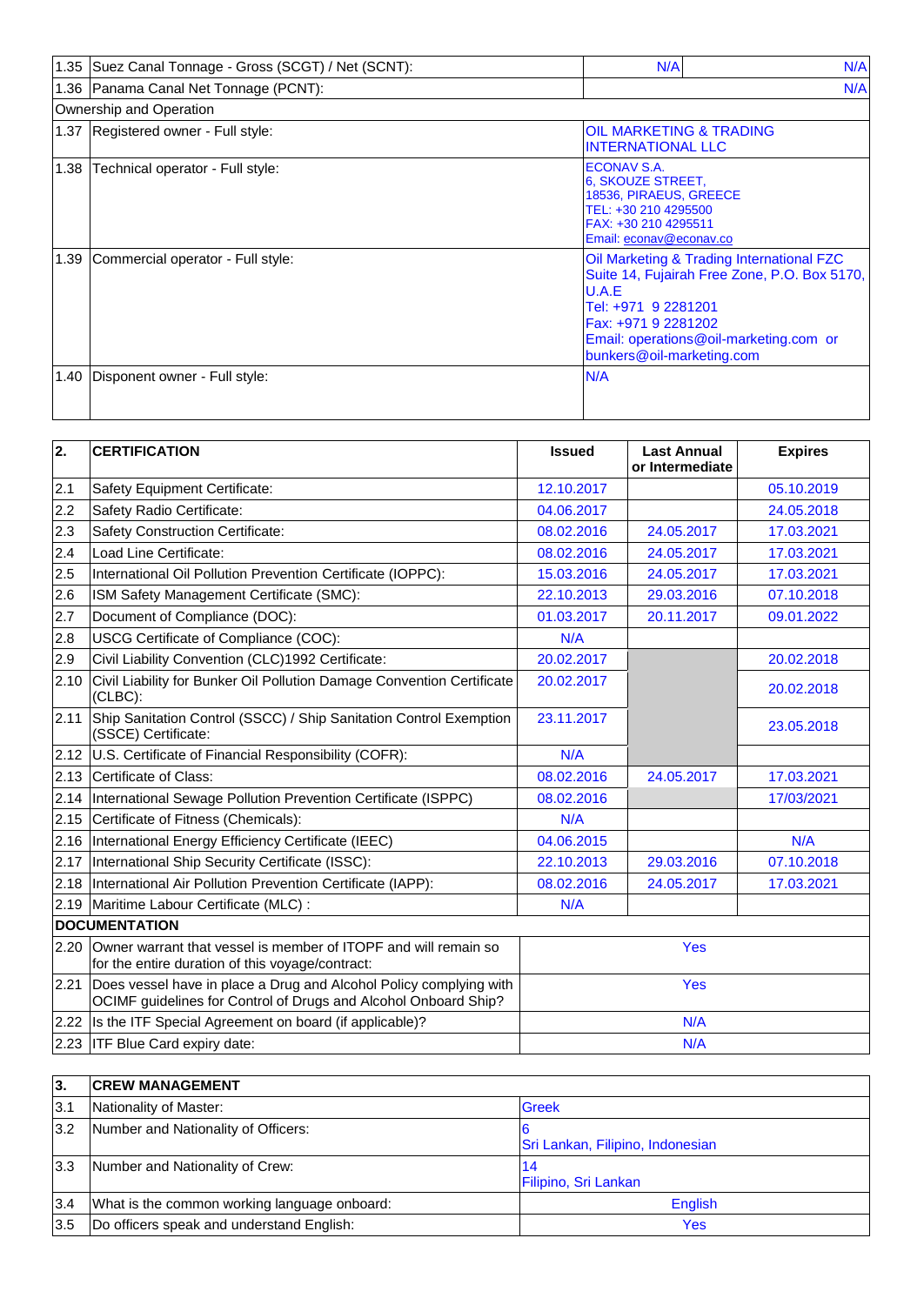| 3.6 | If Officers/Crew employed by a Manning Agency - Full style: | <b>CROSSWORLD MARINE</b><br>V.A. RUFINO STREET 110 7TH FLOOR STAGE<br>HOUSE, LAGASPI VILLAGE, MAKATI CITY,<br><b>PHILIPPINES</b><br>TEL: +6327505268/FAX:+6328927242<br>E-MAIL: info@crossworldmarine.com<br><b>ITHALINA SHIPPING CO LTD</b><br><b>NO 46-3/1, HOSPITAL STR</b> |
|-----|-------------------------------------------------------------|--------------------------------------------------------------------------------------------------------------------------------------------------------------------------------------------------------------------------------------------------------------------------------|
|     |                                                             | COLOMBO-01, SRI LANKA<br><b>ABM &amp; CIRCLE NAVIGATION</b><br><b>ADICIPITA BANGUIN MANDIRI, PT</b><br>LINGGA DARMA BUILDING,<br>JI. WARUNG BUNCIT RAYA NO. 17,<br><b>JAKARTA SELATAN 12550</b><br><b>INDONESIA</b>                                                            |

| 14.  | <b>IFOR USA CALLS</b>                                                                                                                       |     |
|------|---------------------------------------------------------------------------------------------------------------------------------------------|-----|
| 4.1  | Has the vessel Operator submitted a Vessel Spill Response Plan to<br>the US Coast Guard which has been approved by official USCG<br>letter: | N/A |
| 4.2  | Qualified individual (QI) - Full style:                                                                                                     | N/A |
| I4.3 | Oil Spill Response Organization (OSRO) - Full style:                                                                                        | N/A |

| 5.                           | <b>CARGO AND BALLAST HANDLING</b>                                                             |                     |                                                                                                                                                                                                                 |                 |                |  |  |  |  |
|------------------------------|-----------------------------------------------------------------------------------------------|---------------------|-----------------------------------------------------------------------------------------------------------------------------------------------------------------------------------------------------------------|-----------------|----------------|--|--|--|--|
| <b>Double Hull Vessels</b>   |                                                                                               |                     |                                                                                                                                                                                                                 |                 |                |  |  |  |  |
| 5.1                          | Is vessel fitted with centerline bulkhead in all cargo tanks? If Yes,<br>solid or perforated: |                     |                                                                                                                                                                                                                 | Yes, Solid      |                |  |  |  |  |
|                              | <b>Loadline Information</b>                                                                   |                     |                                                                                                                                                                                                                 |                 |                |  |  |  |  |
|                              | Loadline<br>Freeboard<br><b>Draft</b>                                                         |                     |                                                                                                                                                                                                                 | Deadweight      | Displacement   |  |  |  |  |
|                              | Summer:                                                                                       | 1.027 Metres        | 6.486 Metres                                                                                                                                                                                                    | 4705.2 MT       | 6922.2 MT      |  |  |  |  |
|                              | Winter:                                                                                       | 1.162 Metres        | 6.351 Metres                                                                                                                                                                                                    | 4512 MT         | 6729 MT        |  |  |  |  |
|                              | Tropical:                                                                                     | 0.892 Metres        | 6.724 Metres                                                                                                                                                                                                    | 5008 MT         | <b>7225 MT</b> |  |  |  |  |
|                              | Lightship:                                                                                    | 5.398 Metres        | 2.130 Metres                                                                                                                                                                                                    |                 | <b>2217 MT</b> |  |  |  |  |
|                              | Normal Ballast Condition:                                                                     | <b>3.528 Metres</b> | 4.0 Metres                                                                                                                                                                                                      | 1884 MT         | 4101 MT        |  |  |  |  |
| 5.3                          | Does vessel have multiple SDWT? If yes, what is the maximum<br>assigned deadweight?           |                     |                                                                                                                                                                                                                 | No / NA         |                |  |  |  |  |
| <b>Cargo Tank Capacities</b> |                                                                                               |                     |                                                                                                                                                                                                                 |                 |                |  |  |  |  |
| 5.4                          | Number of cargo tanks and total cubic capacity (98%):                                         |                     |                                                                                                                                                                                                                 | 9               | 4.725.47 $m^3$ |  |  |  |  |
| 5.5                          | Capacity (98%) of each natural segregation with double valve<br>(specify tanks):              |                     | 1ST grade total capacity 2212.4 M3<br>tanks<br>1P-530.6 M3<br>1S-530.6 M3<br>3P-575.6 M3<br>3S-575.6 M3<br>2nd grade total capacity 2473.2 M3<br>tanks<br>2P-584.9 M3<br>2S-584.9 M3<br>4P-651.7 M3 4S-651.7 M3 |                 |                |  |  |  |  |
| 5.6                          | Number of Slop tank(s) capacity (98%):                                                        |                     |                                                                                                                                                                                                                 | <b>No 4 (S)</b> | 651.77 $m3$    |  |  |  |  |
| 5.7                          | Specify segregations which slops tanks belong to and their capacity<br>with double valve:     |                     |                                                                                                                                                                                                                 | N/A             |                |  |  |  |  |
| 5.8                          | Residual/Retention oil tank(s) capacity (98%), if applicable:                                 |                     |                                                                                                                                                                                                                 | N/A             |                |  |  |  |  |
| 5.9                          | Does vessel have Segregated Ballast Tanks (SBT) or Clean Ballast<br>Tanks (CBT):              |                     | <b>SBT</b>                                                                                                                                                                                                      |                 |                |  |  |  |  |
|                              | <b>SBT Vessels</b>                                                                            |                     |                                                                                                                                                                                                                 |                 |                |  |  |  |  |
| 5.10                         | What is total SBT capacity and percentage of SDWT vessel can<br>maintain?                     |                     |                                                                                                                                                                                                                 | 1527.6 $m^3$    | 31.5 %         |  |  |  |  |
| 5.11                         | Does vessel meet the requirements of MARPOL Annex I Reg 18.2:                                 |                     |                                                                                                                                                                                                                 | <b>YES</b>      |                |  |  |  |  |
|                              | <b>Cargo Handling &amp; Pumping Systems</b>                                                   |                     |                                                                                                                                                                                                                 |                 |                |  |  |  |  |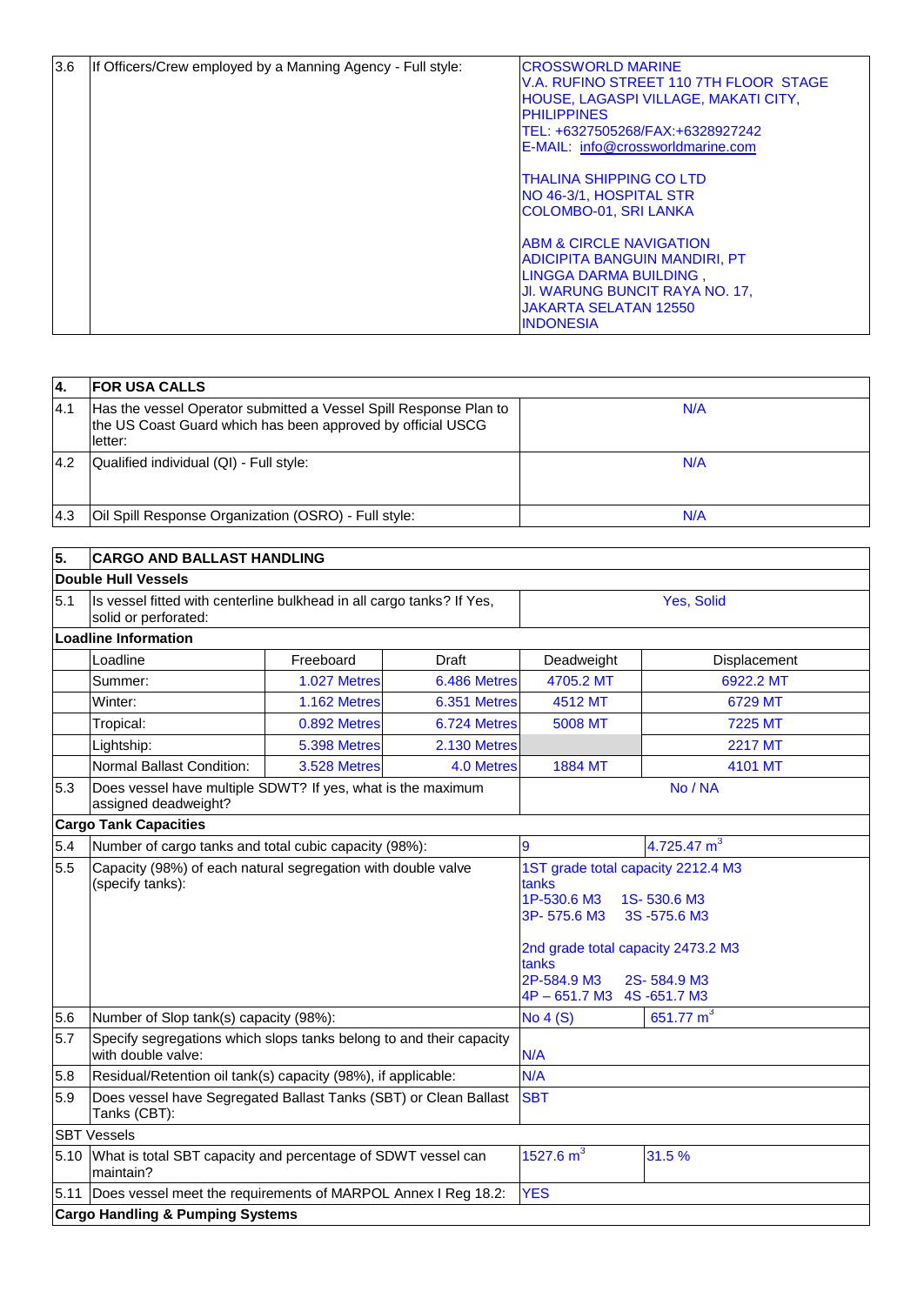|         | 5.12 How many grades/products can vessel load/discharge with double<br>valve segregation:                                               |                |                                                                                       | $\overline{2}$              |                                                                                                                                                              |  |
|---------|-----------------------------------------------------------------------------------------------------------------------------------------|----------------|---------------------------------------------------------------------------------------|-----------------------------|--------------------------------------------------------------------------------------------------------------------------------------------------------------|--|
| 5.13    | slack tanks, max s.g., ullage restrictions etc.:                                                                                        |                | Are there any cargo tank filling restrictions. If yes, specify number of              |                             | <b>No</b>                                                                                                                                                    |  |
| 5.14    | Pumps:                                                                                                                                  | No.            | <b>Type</b>                                                                           | Capacity                    | At what Head (sg=1.0)                                                                                                                                        |  |
|         | Cargo pumps:                                                                                                                            | $\overline{2}$ | Centrifugal                                                                           | $2000 \overline{m^3/Hr}$    | 100m at sg=1,025                                                                                                                                             |  |
|         | Cargo Eductors:                                                                                                                         | $\mathbf 0$    |                                                                                       | $m^3$ /Hr                   |                                                                                                                                                              |  |
|         | Stripping:                                                                                                                              | 1              | <b>Screw</b>                                                                          | $750 \text{ m}^3/\text{Hr}$ |                                                                                                                                                              |  |
|         | <b>Ballast Pumps:</b>                                                                                                                   | 1              |                                                                                       | $250 \text{ m}^3/\text{Hr}$ |                                                                                                                                                              |  |
|         | <b>Ballast Eductors:</b>                                                                                                                |                |                                                                                       |                             |                                                                                                                                                              |  |
| 5.15    | Maximum loading rate for homogenous cargo per manifold<br>connection:                                                                   |                |                                                                                       | 600 Metres/Hour             |                                                                                                                                                              |  |
|         | through all manifolds:                                                                                                                  |                | 5.16 Maximum loading rate for homogenous cargo loaded simultaneously 1200 Metres/Hour |                             |                                                                                                                                                              |  |
|         | 5.17 How many cargo pumps can be run simultaneously at full capacity:                                                                   |                |                                                                                       |                             | $\overline{2}$                                                                                                                                               |  |
|         | <b>Cargo Control Room</b>                                                                                                               |                |                                                                                       |                             |                                                                                                                                                              |  |
|         | 5.18 Is ship fitted with a Cargo Control Room (CCR):                                                                                    |                |                                                                                       |                             | Yes                                                                                                                                                          |  |
|         | 5.19 Can tank innage / ullage be read from the CCR:                                                                                     |                |                                                                                       |                             | Yes                                                                                                                                                          |  |
|         | <b>Gauging and Sampling</b>                                                                                                             |                |                                                                                       |                             |                                                                                                                                                              |  |
| 5.20    | Can cargo be transferred under closed loading conditions in<br>accordance with ISGOTT 11.1.6.6?                                         |                |                                                                                       |                             | <b>Yes</b>                                                                                                                                                   |  |
| 5.21    | What type of fixed closed tank gauging system is fitted:                                                                                |                |                                                                                       |                             | <b>Floating / MMC</b>                                                                                                                                        |  |
| 5.22    | Number of portable gauging units (example- MMC) on board:                                                                               |                |                                                                                       |                             | 4                                                                                                                                                            |  |
| 5.23    | Are overfill (high) alarms fitted? If Yes, indicate whether to all tanks<br>or partial:                                                 |                |                                                                                       | <b>YES, ALL TANKS</b>       |                                                                                                                                                              |  |
| 5.24    | Are cargo tanks fitted with multipoint gauging? If yes, specify type<br>and locations:                                                  |                |                                                                                       | YES, ALL TANKS/ MMC & RADAR |                                                                                                                                                              |  |
|         | are not calibrated:                                                                                                                     |                | 5.25 Is gauging system certified and calibrated? If no, specify which ones            | <b>YES</b>                  |                                                                                                                                                              |  |
|         | <b>Vapor Emission Control System (VECS)</b>                                                                                             |                |                                                                                       |                             |                                                                                                                                                              |  |
|         | 5.26 Is a Vapour Emission Control System (VECS) fitted?                                                                                 |                |                                                                                       |                             | No                                                                                                                                                           |  |
| 5.27    | Number/size of VECS manifolds (per side):                                                                                               |                |                                                                                       | N/A                         |                                                                                                                                                              |  |
|         | 5.28  Number / size / type of VECS reducers:                                                                                            |                |                                                                                       | N/A                         |                                                                                                                                                              |  |
| Venting |                                                                                                                                         |                |                                                                                       |                             |                                                                                                                                                              |  |
|         | 5.29 State what type of venting system is fitted:                                                                                       |                |                                                                                       |                             | <b>HIGH VELOCITY PV VALVES</b>                                                                                                                               |  |
|         | <b>Cargo Manifolds and Reducers</b>                                                                                                     |                |                                                                                       |                             |                                                                                                                                                              |  |
|         | 5.30 Does vessel comply with the latest edition of the OCIMF<br>'Recommendations for Oil Tanker Manifolds and Associated<br>Equipment': |                |                                                                                       | <b>Yes</b>                  |                                                                                                                                                              |  |
| 5.31    | Total number /size of cargo connections on side:                                                                                        |                |                                                                                       | 3 / 250mm                   |                                                                                                                                                              |  |
| 5.32    | What type of valves are fitted at manifold:                                                                                             |                |                                                                                       |                             | <b>BUTTERFLY VALVES</b>                                                                                                                                      |  |
| 5.33    | What is the material / rating of the manifold:                                                                                          |                |                                                                                       |                             | <b>MILD STEEL</b>                                                                                                                                            |  |
| 5.34    | Does the vessel have a Common Line Manifold connection?<br>If yes, describe:                                                            |                |                                                                                       |                             |                                                                                                                                                              |  |
| 5.35    | Distance between cargo manifold centers:                                                                                                |                |                                                                                       | 2000 Millimetres            |                                                                                                                                                              |  |
| 5.36    | Distance ships rail to manifold:                                                                                                        |                |                                                                                       | 2280 Millimetres            |                                                                                                                                                              |  |
| 5.37    | Distance manifold to ships side:                                                                                                        |                |                                                                                       |                             | 2400 Millimetres                                                                                                                                             |  |
| 5.38    | Top of rail to center of manifold:                                                                                                      |                |                                                                                       |                             | <b>1500 Millimetres</b>                                                                                                                                      |  |
| 5.39    | Distance main deck to center of manifold:                                                                                               |                |                                                                                       |                             | 2000 Millimetres                                                                                                                                             |  |
| 5.40    | Spill tank grating to center of manifold:                                                                                               |                |                                                                                       |                             | L: 310 cm B:91 cm HT: 33cm<br>$P/S = 0.49$ m3                                                                                                                |  |
| 5.41    | Manifold height above the waterline in normal ballast / at SDWT<br>condition:                                                           |                |                                                                                       | 5.54 Metres                 | 2.5 Metres                                                                                                                                                   |  |
|         | 5.42 Number / size / type of reducers:                                                                                                  |                |                                                                                       |                             | $16 \times 14" - 1$ pc<br>$16 \times 12" - 2$ pcs<br>$16 \times 10" - 3$ pcs<br>$16 \times 8" - 2 \text{ pcs}$<br>14 x 12 ° - 1 pc<br>$10 \times 8" - 4$ pcs |  |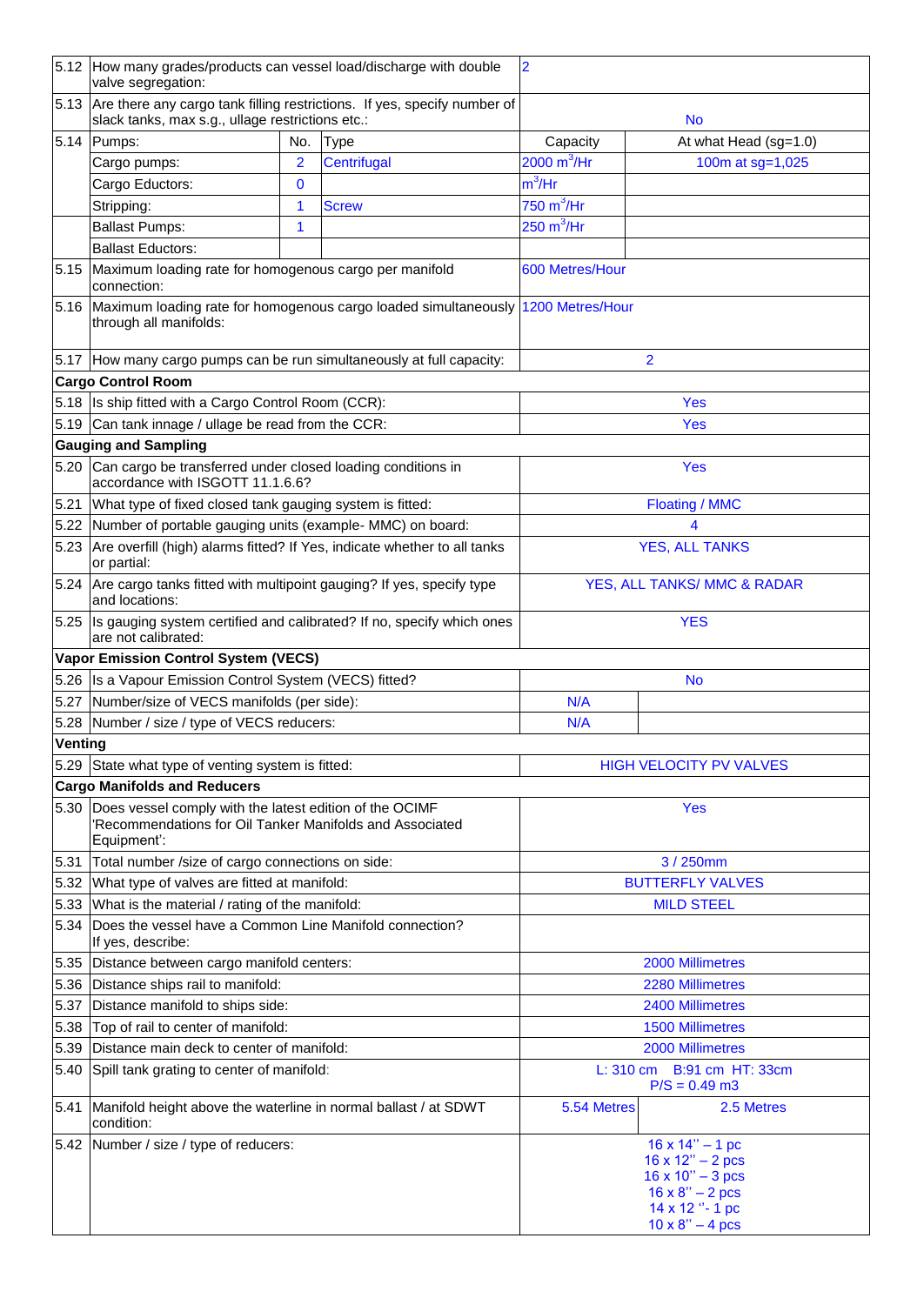|                |                                                                  |  | $10 \times 6$ " $- 2 \text{ pcs}$<br>$8 \times 6'' - 3 \text{ pcs}$<br>$8 \times 5$ " $- 1$ pc<br>$6 \times 5$ " $- 2 \text{ pcs}$<br>$6x4'' - 3pcs$ |              |                   |                   |
|----------------|------------------------------------------------------------------|--|------------------------------------------------------------------------------------------------------------------------------------------------------|--------------|-------------------|-------------------|
|                | 5.43 Is vessel fitted with a stern manifold? If yes, state size: |  |                                                                                                                                                      |              |                   | <b>NO</b>         |
| <b>Heating</b> |                                                                  |  |                                                                                                                                                      |              |                   |                   |
|                | 5.44 Cargo / slop tanks fitted with a cargo heating<br>system?   |  | Type                                                                                                                                                 |              | Coiled            | Material          |
|                | Cargo tanks:                                                     |  | <b>Heating coils</b>                                                                                                                                 |              | <b>Yes</b>        | <b>SS</b>         |
|                | Slop Tanks:                                                      |  |                                                                                                                                                      | N/A          |                   |                   |
|                | 5.45 Maximum temperature cargo can be loaded/maintained:         |  |                                                                                                                                                      |              | 70.0 °C           | $66^{\circ}$ C    |
|                | 5.46 Minimum temperature cargo can be loaded/maintained:         |  |                                                                                                                                                      |              | For HFO 35°C      | $HFO 35^{\circ}C$ |
|                | <b>Coating / Anodes</b>                                          |  |                                                                                                                                                      |              |                   |                   |
|                | 5.47 Are cargo, ballast and slop tanks<br>coated?                |  | Coated                                                                                                                                               | <b>Type</b>  | To What Extent    | Anodes            |
|                | Cargo tanks:                                                     |  | <b>Yes</b>                                                                                                                                           | <b>Epoxy</b> | <b>Whole Tank</b> | <b>No</b>         |
|                | <b>Ballast tanks:</b>                                            |  | <b>Yes</b>                                                                                                                                           | Epoxy        | <b>Whole Tank</b> | <b>Yes</b>        |
|                | Slop tanks:                                                      |  | N/A                                                                                                                                                  |              |                   |                   |

| 6.  | <b>INERT GAS AND CRUDE OIL WASHING</b>                                         |     |
|-----|--------------------------------------------------------------------------------|-----|
| 6.1 | Is a Crude Oil Washing (COW) installation fitted / operational:                | N/A |
|     | 6.2   Is an Inert Gas System (IGS) fitted:                                     | N/A |
|     | 6.3   Is IGS supplied by flue gas, inert gas (IG) generator and/or nitrogen: 1 | N/A |

| 7.  | <b>MOORING</b>                      |     |                       |                         |                         |                          |
|-----|-------------------------------------|-----|-----------------------|-------------------------|-------------------------|--------------------------|
| 7.1 | Mooring wires (on<br>drums)         | No. | <b>Diameter</b>       | Material                | Length                  | <b>Breaking Strength</b> |
|     | Forecastle:                         |     |                       |                         |                         |                          |
|     | Main deck fwd:                      |     |                       |                         |                         |                          |
|     | Main deck aft:                      |     |                       |                         |                         |                          |
|     | Poop deck:                          |     |                       |                         |                         |                          |
| 7.2 | <b>Wire tails</b>                   | No. | Diameter              | Material                | Length                  | <b>Breaking Strength</b> |
|     | Forecastle:                         |     |                       |                         |                         |                          |
|     | Main deck fwd:                      |     |                       |                         |                         |                          |
|     | Main deck aft:                      |     |                       |                         |                         |                          |
|     | Poop deck:                          |     |                       |                         |                         |                          |
| 7.3 | Mooring ropes (on<br>drums)         | No. | Diameter              | Material                | Length                  | <b>Breaking Strength</b> |
|     | Forecastle:                         | 6   | <b>56 Millimetres</b> | PolyPropelene           | 220 Metres              | <b>30 Metric Tonnes</b>  |
|     | Main deck fwd:                      | N/A | <b>Millimetres</b>    |                         | <b>Metres</b>           |                          |
|     | Main deck aft:                      | N/A | <b>Millimetres</b>    |                         | <b>Metres</b>           | <b>Metric Tonnes</b>     |
|     | Poop deck:                          | 6   | <b>56 Millimetres</b> | PolyPropelene           | 220 Metres              | <b>30 Metric Tonnes</b>  |
| 7.4 | Other mooring lines                 | No. | <b>Diameter</b>       | Material                | Length                  | <b>Breaking Strength</b> |
|     | Forecastle:                         |     | <b>Millimetres</b>    |                         | <b>Metres</b>           | <b>Metric Tonnes</b>     |
|     | Main deck fwd:                      |     | <b>Millimetres</b>    |                         | <b>Metres</b>           | <b>Metric Tonnes</b>     |
|     | Main deck aft:                      |     | <b>Millimetres</b>    |                         | <b>Metres</b>           | <b>Metric Tonnes</b>     |
|     | Poop deck:                          |     | <b>Millimetres</b>    |                         | <b>Metres</b>           | <b>Metric Tonnes</b>     |
| 7.5 | Winches                             | No. | Number of Drums       | <b>Motive Power</b>     | <b>Brake Capacity</b>   | Type of Brake            |
|     | Forecastle:                         | 3   | <b>Double Drums</b>   | <b>Hydraulic</b>        | <b>32 Metric Tonnes</b> | manual                   |
|     | Main deck fwd:                      |     |                       |                         |                         |                          |
|     | Main deck aft:                      |     |                       |                         |                         |                          |
|     | Poop deck:                          | 3   | <b>Double Drums</b>   | <b>Hydraulic</b>        | <b>32 Metric Tonnes</b> | manua                    |
| 7.6 | Bitts, closed chocks /<br>fairleads |     | No. Bitts             | <b>SWL Bitts</b>        | No. Closed Chocks       | <b>SWL Closed Chocks</b> |
|     | Forecastle:                         |     | 4                     | <b>45 Metric Tonnes</b> | <b>7pcs</b>             | <b>32 Metric Tonnes</b>  |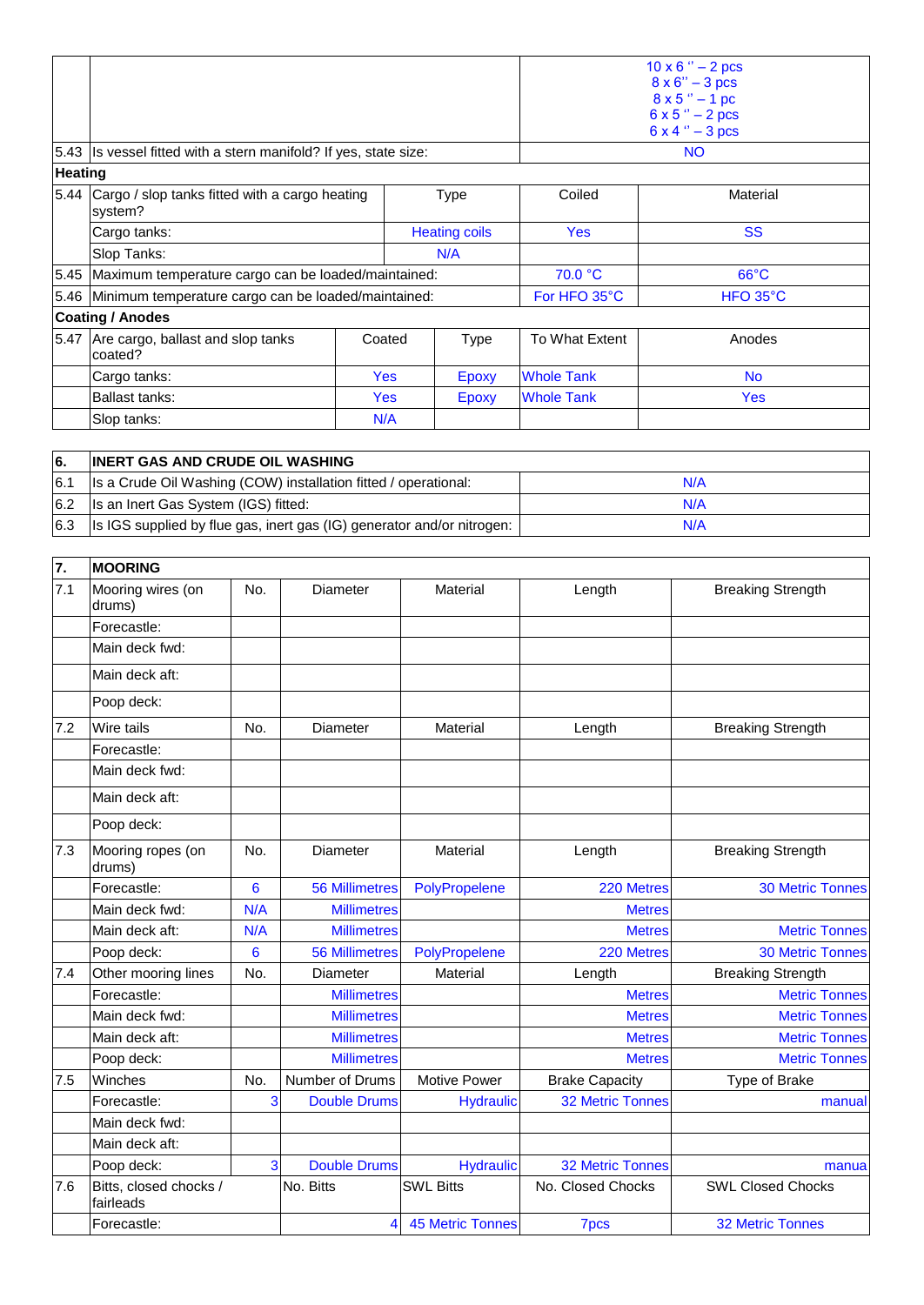|                                                                                    | Main deck fwd:                                                                                                                                                                                         |  | 2 45 Metric Tonnes                   | 2pcs                 | <b>32 Metric Tonnes</b> |
|------------------------------------------------------------------------------------|--------------------------------------------------------------------------------------------------------------------------------------------------------------------------------------------------------|--|--------------------------------------|----------------------|-------------------------|
|                                                                                    | Main deck aft:                                                                                                                                                                                         |  | 2 45 Metric Tonnes                   | 2pcs                 | <b>32 Metric Tonnes</b> |
|                                                                                    | Poop deck:                                                                                                                                                                                             |  | 4 45 Metric Tonnes                   | 2pcs                 | <b>21Metric Tonnes</b>  |
|                                                                                    | <b>Anchors / Emergency Towing System</b>                                                                                                                                                               |  |                                      |                      |                         |
| 7.7                                                                                | Number of shackles on port / starboard cable:                                                                                                                                                          |  |                                      | 8/8                  |                         |
| 7.8                                                                                | Type / SWL of Emergency Towing system forward:                                                                                                                                                         |  | N/A                                  | <b>Metric Tonnes</b> |                         |
| 7.9                                                                                | Type / SWL of Emergency Towing system aft:                                                                                                                                                             |  |                                      |                      | <b>Metric Tonnes</b>    |
|                                                                                    | <b>Escort Tug</b>                                                                                                                                                                                      |  |                                      |                      |                         |
|                                                                                    | 7.10 What is size / SWL and size of closed chock and/or fairleads of<br>enclosed type on stern:                                                                                                        |  | <b>32 Metric Tonnes</b>              |                      |                         |
| 7.11                                                                               | What is SWL of bollard on poopdeck suitable for escort tug:                                                                                                                                            |  |                                      |                      | <b>32 Metric Tonnes</b> |
|                                                                                    | <b>Bow/Stern Thruster</b>                                                                                                                                                                              |  |                                      |                      |                         |
|                                                                                    | 7.12 What is brake horse power of bow thruster (if fitted):                                                                                                                                            |  | <b>530BHP</b>                        | 1800 rpm x 390 kw    |                         |
|                                                                                    | 7.13 What is brake horse power of stern thruster (if fitted):                                                                                                                                          |  | N/A                                  | N/A                  |                         |
|                                                                                    | <b>Single Point Mooring (SPM) Equipment</b>                                                                                                                                                            |  |                                      |                      |                         |
|                                                                                    | 7.14 Does the vessel meet the recommendations in the latest edition of<br>OCIMF 'Recommendations for Equipment Employed in the Bow<br>Mooring of Conventional Tankers at Single Point Moorings (SPM)'? |  | <b>NA</b>                            |                      |                         |
|                                                                                    | 7.15 If fitted, how many chain stopper(s):                                                                                                                                                             |  |                                      |                      |                         |
| 7.16                                                                               | State type / SWL of chain stopper(s):                                                                                                                                                                  |  |                                      |                      |                         |
| 7.17                                                                               | What is the maximum size chain diameter the bow stopper(s) can<br>handle:                                                                                                                              |  |                                      |                      |                         |
|                                                                                    | 7.18 Distance between the bow fairlead and chain stopper/bracket:                                                                                                                                      |  |                                      |                      |                         |
| 7.19                                                                               | Is bow chock and/or fairlead of enclosed type of OCIMF<br>recommended size (600mm x 450mm)? If not, give details of size:                                                                              |  |                                      |                      |                         |
|                                                                                    | <b>Lifting Equipment</b>                                                                                                                                                                               |  |                                      |                      |                         |
|                                                                                    | 8.24 Derrick / Crane description (Number, SWL and location):                                                                                                                                           |  | Crane/ Midship part - 0.9 Tonner SWL |                      |                         |
| 8.25 What is maximum outreach of cranes / derricks outboard of the<br>ship's side: |                                                                                                                                                                                                        |  |                                      |                      | 5M                      |
|                                                                                    | <b>Ship To Ship Transfer (STS)</b>                                                                                                                                                                     |  |                                      |                      |                         |
|                                                                                    | 8.26 Does vessel comply with recommendations contained in OCIMF/ICS<br>Ship To Ship Transfer Guide (Petroleum or Liquified Gas, as<br>applicable):                                                     |  |                                      | <b>Yes</b>           |                         |

| 8.               | <b>MISCELLANEOUS</b>                                              |                |                                                                                                                                                     |                     |  |  |
|------------------|-------------------------------------------------------------------|----------------|-----------------------------------------------------------------------------------------------------------------------------------------------------|---------------------|--|--|
| Engine           |                                                                   |                |                                                                                                                                                     |                     |  |  |
| 8.1              | Speed                                                             |                | Maximum                                                                                                                                             | Economic            |  |  |
|                  | Ballast speed:                                                    |                | 14.9                                                                                                                                                | 8.0                 |  |  |
|                  | Laden speed:                                                      |                | 13.9                                                                                                                                                | 8.0                 |  |  |
| 8.2              | What type of fuel is used for main propulsion / generating plant? |                | MGO (IFO 180&HFO380) / MGO                                                                                                                          |                     |  |  |
| 8.3              | Type / Capacity of bunker tanks:                                  |                | Fuel oil: $211.80 \text{ m}^3$<br>Diesel oil: 63.24 m <sup>3</sup>                                                                                  |                     |  |  |
| 8.4              | Is vessel fitted with fixed or controllable pitch propeller(s)?   |                | <b>CPP</b>                                                                                                                                          |                     |  |  |
| 8.5              | Engines                                                           | <b>No</b>      | Capacity                                                                                                                                            | Make/Type           |  |  |
|                  | Main engine:                                                      | 1              | 2.936kw                                                                                                                                             | Hanshin / 6EL44     |  |  |
|                  | Aux engine:                                                       | $\overline{2}$ | 440 kw                                                                                                                                              | Yanmar / M200L-UN   |  |  |
|                  | Power packs:                                                      |                | N/A                                                                                                                                                 | N/A                 |  |  |
|                  | Boilers:                                                          | 1              | 6750 kg/ hr                                                                                                                                         | <b>Osaka Boiler</b> |  |  |
| <b>Emissions</b> |                                                                   |                |                                                                                                                                                     |                     |  |  |
| 8.6              | Main engine IMO NOx emission standard:                            | N/A            |                                                                                                                                                     |                     |  |  |
| 8.7              | Energy Efficiency Design Index (EEDI) rating number:              | N/A            |                                                                                                                                                     |                     |  |  |
| lInsurance       |                                                                   |                |                                                                                                                                                     |                     |  |  |
| 8.8              | P & I Club - Full Style:                                          |                | <b>GARD P&amp;I (BERMUDA) Ltd</b><br>Kittelsbuktveien 31, NO-4836 Arendal, Norway<br>Tel: +47 37 01 9100<br>Fax: +47 37 02 4810<br>Web: www.gard.no |                     |  |  |